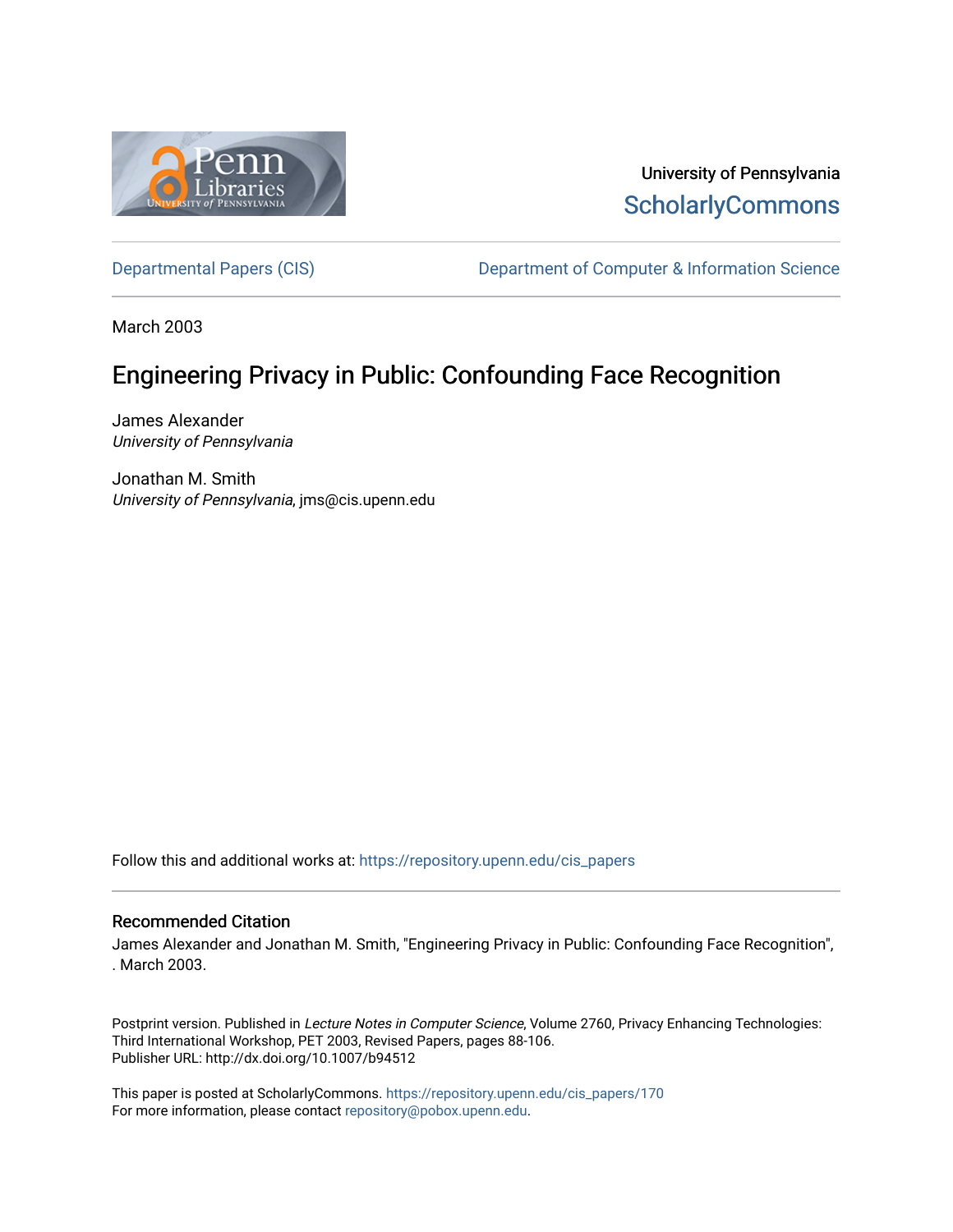## Engineering Privacy in Public: Confounding Face Recognition

## Abstract

The objective of DARPA's Human ID at a Distance (HID) program "is to develop automated biometric identification technologies to detect, recognize and identify humans at great distances." While nominally intended for security applications, if deployed widely, such technologies could become an enormous privacy threat, making practical the automatic surveillance of individuals on a grand scale. Face recognition, as the HID technology most rapidly approaching maturity, deserves immediate research attention in order to understand its strengths and limitations, with an objective of reliably foiling it when it is used inappropriately. This paper is a status report for a research program designed to achieve this objective within a larger goal of similarly defeating all HID technologies.

## **Comments**

Postprint version. Published in Lecture Notes in Computer Science, Volume 2760, Privacy Enhancing Technologies: Third International Workshop, PET 2003, Revised Papers, pages 88-106. Publisher URL: http://dx.doi.org/10.1007/b94512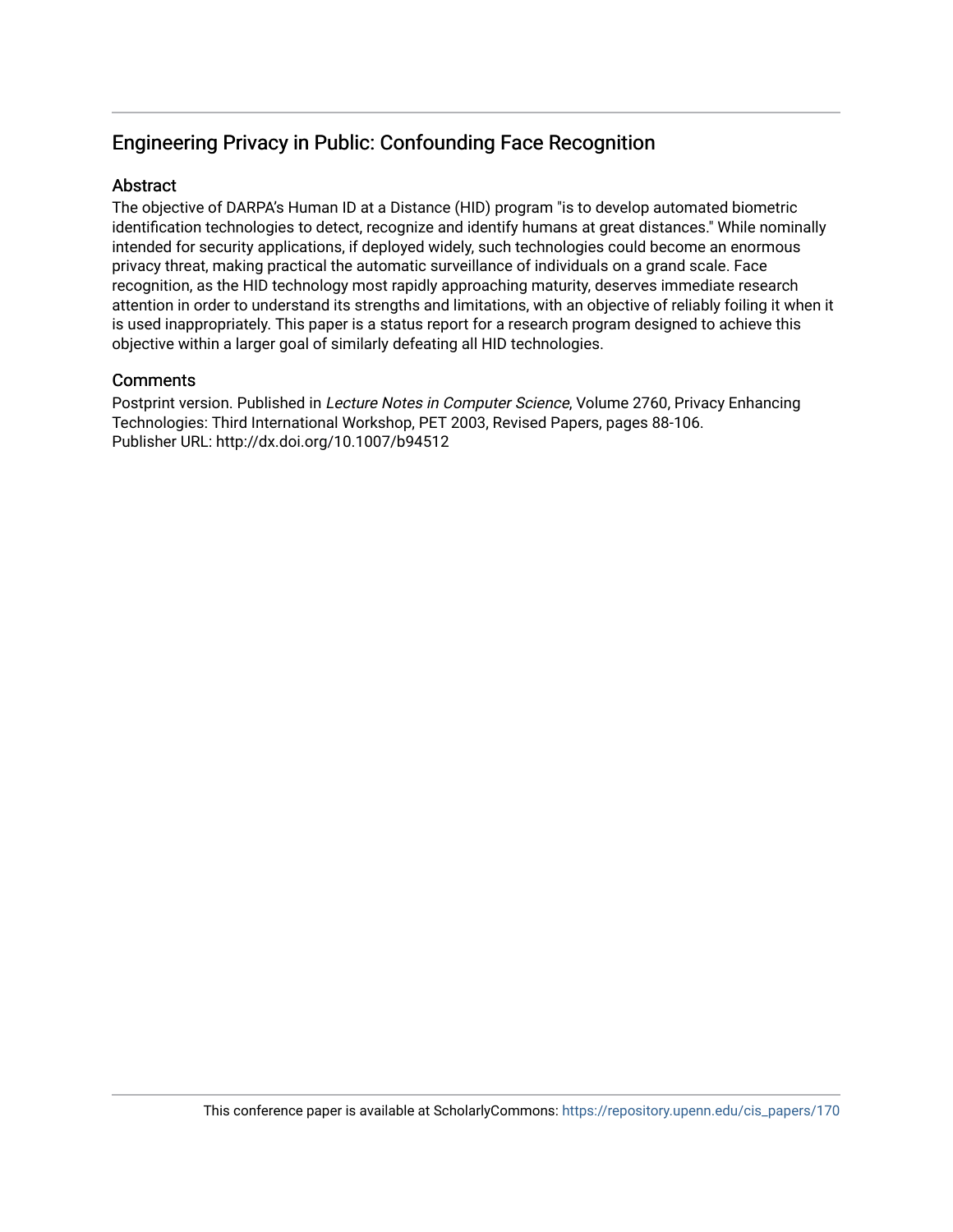## Engineering Privacy in Public: Confounding Face Recognition

James Alexander and Jonathan Smith

Department of Computer and Information Science, University of Pennsylvania 200 South 33rd Street Philadelphia, PA 19104-6389 jalex@cis.upenn.edu, jms@cis.upenn.edu

Abstract. The objective of DARPA's Human ID at a Distance (HID) program "is to develop automated biometric identification technologies to detect, recognize and identify humans at great distances." While nominally intended for security applications, if deployed widely, such technologies could become an enormous privacy threat, making practical the automatic surveillance of individuals on a grand scale. Face recognition, as the HID technology most rapidly approaching maturity, deserves immediate research attention in order to understand its strengths and limitations, with an objective of reliably foiling it when it is used inappropriately. This paper is a status report for a research program designed to achieve this objective within a larger goal of similarly defeating all HID technologies.

#### 1 Introduction

Surveillance cameras, as with most information technologies, continually improve in performance while simultaneously decreasing in cost. This falling cost-of-entry for quality imaging has led to widespread deployment of cameras in public and semi-public areas, often with no public oversight of how these cameras are used. The possibility of pooling many lenses together into a larger sensor network is disturbing enough, allowing the possibility of tracking an individual's movements wherever these lenses can see. In the past, monitoring such a network to follow everyone in view would have entailed prohibitive personnel costs. However, pairing together such a network with an identification-at-a-distance technology such as automatic face recognition, could greatly reduce or eliminate this final cost barrier. Although not yet a mature technology, we anticipate that face recognition will continue to advance with the other information technologies. Given the recent great increase in interest in leading-edge security technologies, conditions are good for rapid performance improvements, so the emergence of face recognition as a low-cost commodity may not be far off. In this paper, we begin an investigation into how current face recognition techniques might be defeated, both to explore their limitations in legitimate security applications, as well as preparing for the possibility of future misuses.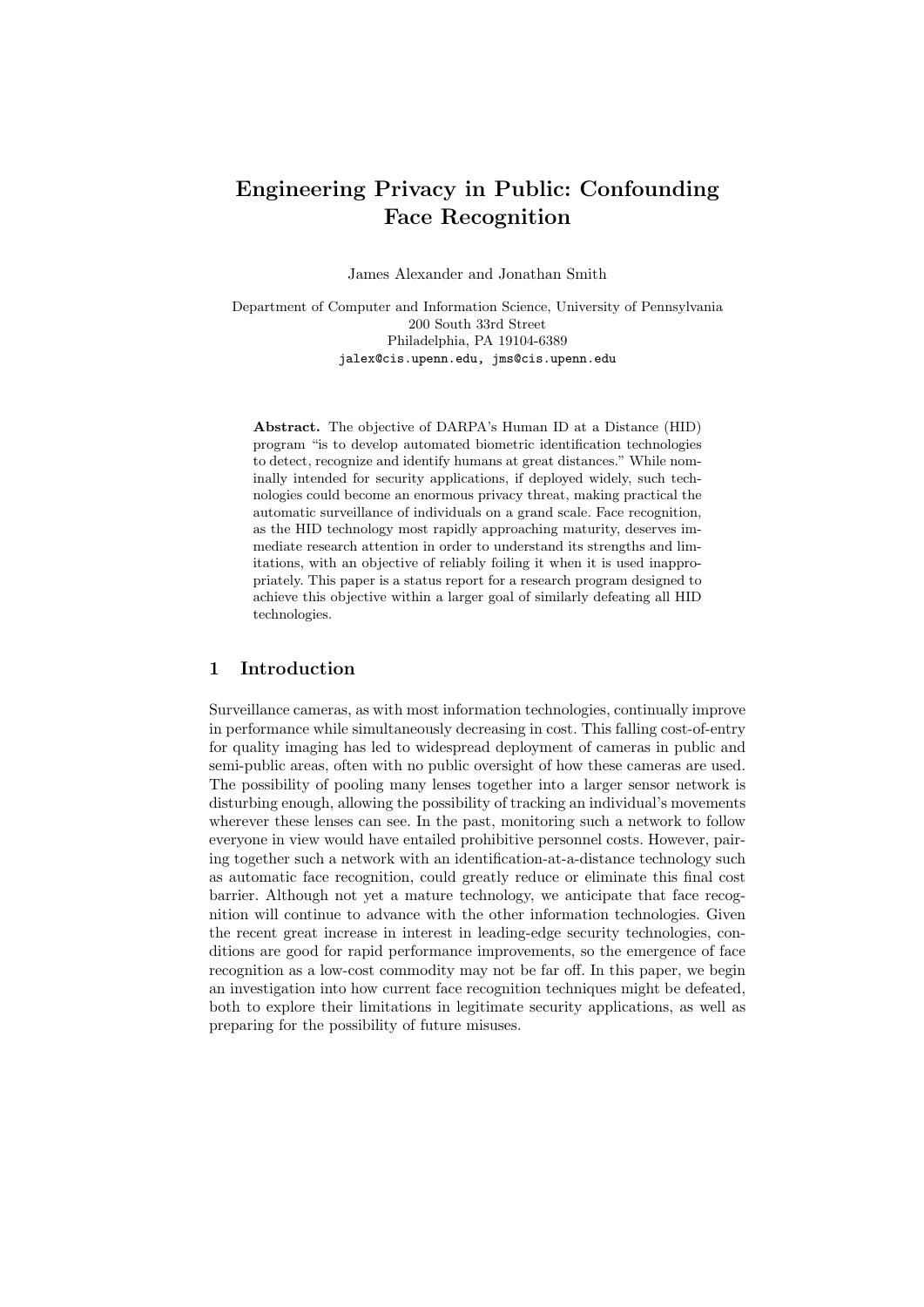The chief contribution of this paper is the empirical results of testing various face recognition countermeasures against the first of several systems, as well as a framework for interpreting those results. In the next section, we provide the details of our experimental conditions and methods. Section 3 presents our preliminary findings: what did and did not work, the patterns we see emerging, and the beginnings of a framework for modeling those patterns. Section 4 offers some thoughts on measuring privacy problems in general, which is the ultimate goal of the research program that the current experiment has initiated. In Sect. 5 we briefly discuss some related efforts, and finally we conclude with some remarks on how we intend to proceed in the future.

#### 2 Description of Experiment

The face recognition system used in this experiment is an implementation of the eigenfaces method [36], incorporating the optimizations that Moon and Phillips [17] recommend in order to achieve the best performance among eigenfaces systems. Specifically, it is a system that treats training images as vectors, stacks them into a matrix, and estimates eigenvectors for that matrix using principal component analysis (PCA). It then projects probe<sup>1</sup> images into the "face space" for which the eigenvectors form a basis, and uses a distance measure to find the closest matches to the projections of the training images into the same space. The particular distance metric used is the "Mahalanobis angle," a novel metric proposed in [17] that performs the best overall among the seven such similarity measures tested in Moon and Phillips's empirical evaluation. The measure simply takes the venerable "cosine" similarity measure and scales each axis in face space according to the actual variance in the data along that axis. For reference, it is defined as shown in (1), where  $x$  and  $y$  are the projections of the images being compared in face space and  $z_i = 1/\lambda_i^{1/2}$ , and  $\lambda_i$  is the eigenvalue corresponding to the ith eigenvector.

$$
d_{\text{MA}}(\boldsymbol{x}, \boldsymbol{y}) = -\frac{\sum_{i=1}^{k} x_i y_i z_i}{\left[\sum_{i=1}^{k} (x_i)^2 \sum_{i=1}^{k} (y_i)^2\right]^{1/2}}
$$
(1)

The system uses these distances to produce a sorted list of possible matches in the training set, ideally in order of decreasing likelihood. Among other minor optimizations, this system also incorporates some simple image filtering to lessen sensitivity to varying light levels that might exist across its input image sets.

This particular eigenfaces implementation was actually used as a baseline in the FERET [23, 19] evaluation, a government study of the state of face recognition technology that ran from 1993 to 1997. An extremely valuable contribution that FERET made to the field of face recognition was its corpus: 14051 256x384

<sup>&</sup>lt;sup>1</sup> The face recognition literature standardly uses the term *probe* for images to be identified, i.e. members of testing data sets, and uses gallery for the images that the system will learn face data from, i.e. training data.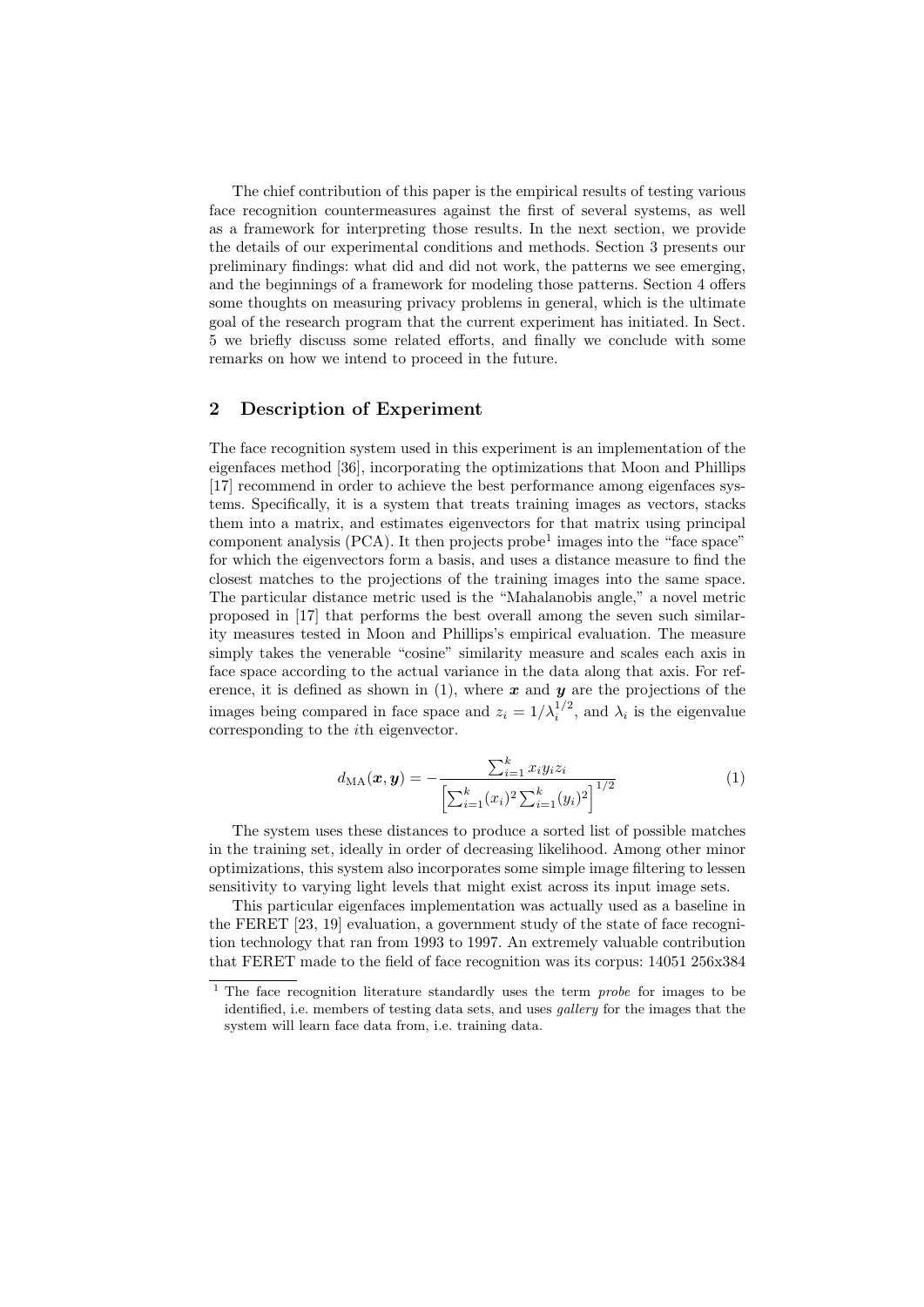eight-bit grayscale facial images. We used the subset of these images, 3816 images in total, that had been annotated for eye, nose and mouth position. The eigenfaces implementation we tested requires the position of the eyes as one of its inputs since it lacks the ability to locate the eyes unaided. The system uses these coordinates in order to scale the images to a standard size and to crop them with an elliptical template, removing irrelevant background information. Note that supplying this information to the system only makes our countermeasure task harder: in developing our techniques to fool the system, we had to ignore the possibility of preventing it from locating the eyes in the first place, which could prove to be the Achilles heel of more sophisticated systems.

We randomly divided the 3816 images into two sets, 2/3 training and 1/3 testing, in order to establish a base performance, measured as the fraction of answers which had at least one correct match in the top ten. The result (about 75%) was consistent with that reported by Moon and Phillips. This initial run was only needed to confirm that when we added new images at the next stage, we would not unexpectedly degrade the aggregate performance of the system.

Since the performance of the system employed in this first experiment is not state-of-the-art, we endeavored to give the system the best chance possible to get the right answer. Accordingly, we only used frontal images in the testing set and tried to keep lighting conditions reasonably controlled. We also planned to give the system several training examples to work with since, while the system only achieved 75% accuracy when many subjects had only a single training images (and some none at all), it achieves a much more respectable 91% accuracy when considering only subjects with 2 or more training images.

Since we wanted to generate images of our facial recognition countermeasures in real-world use, we couldn't just retouch images in the FERET database, and none of the subjects already in the corpus were available to us for re-imaging. Accordingly, we did not directly use any of the FERET images to test our disguise techniques, but rather we employed them only as distractors. Instead, we took a set of images of two new subjects with a 3 megapixel digital camera, selected 12 images of each subject, modifying them only to match the size and color depth of the FERET images. The set of images selected had small variations in pose and facial expression comparable to those subjects with 12 or more images in the corpus. After adding these new images, a random split of the augmented corpus was made and the experiment was repeated. Aggregate performance decreased slightly (74%), but the system successfully identified all of the probe images taken of the new subjects. We expected this high level of performance on these images because of the much larger than average training set (9 images each), and also because it was impossible to duplicate the lighting and equipment used to take the FERET images, so the system could use any such variations to differentiate our images from the distractors.

Next, we randomly split the this augmented corpus once more, and kept this split fixed for all further experiments described here. More precisely, the training set was kept fixed, but many images were added to the probe set: these images were of one of the new subjects employing various candidate countermeasures.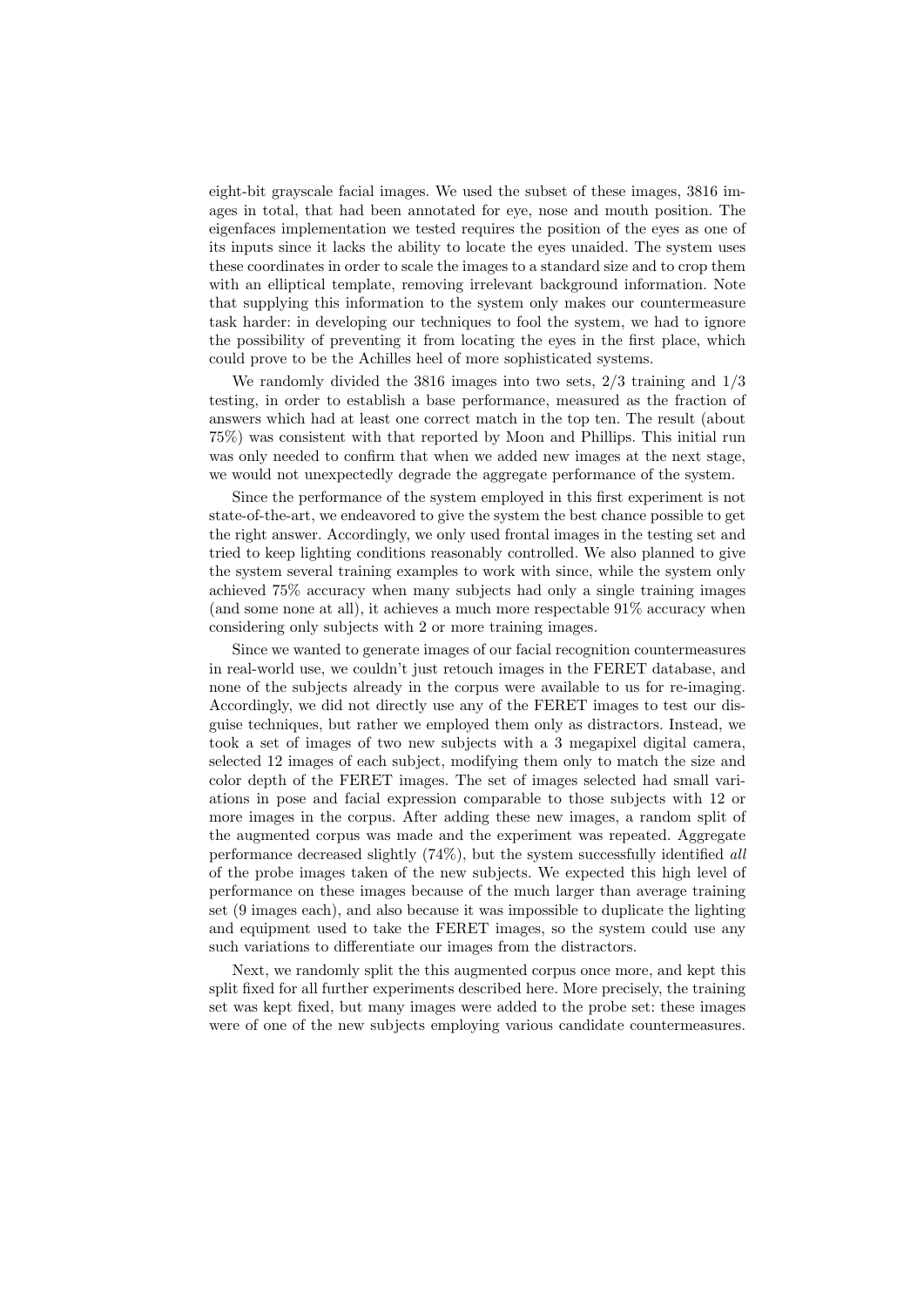In generating these images, we made an attempt to control for lighting, pose and facial expressions, with varying degrees of success, in order compare the performance of pairs of countermeasures as accurately as possible. That is, we were interested in measuring the effect of the noise we were deliberately injecting into the system, as opposed to unrelated and unintentional noise. Over 40 images, modified only for size and color depth as before, were tested. Additionally, over 300 more were generated by a morphing algorithm (more on this in Subsect. 3.2) plus a few with minor digital image edits (which are explained in Subsect. 3.4). Figure 1 depicts some examples of our new probes: one of the baseline images as well as a couple of the more successful countermeasures.



Fig. 1. Some sample probes: undisguised, masked with nylon hose, and employing a laser

Finally, a follow-up experiment was done making use of the AR database [16], which contains a sequence of 26 images of each of 126 people. These image sequences consist of two sessions of 13 images each, varying lighting conditions and facial expression, plus several images with facial occlusions employing sunglasses and a winter scarf. We trained on 10 of the 12 images in each sequence where the facial expression was essentially neutral, reserving 2 of the neutral images for baseline testing, as well as testing the occluded images. These results of these tests lend some statistical weight to our findings, which are presented in the next section.

### 3 Results and Analysis

#### 3.1 Scoring disguises

To analyze the output of the system, we need to model how a face recognition system is likely to be used. We assume a powerful adversary, deploying a face recognition on a large scale using high-quality imaging equipment, and that they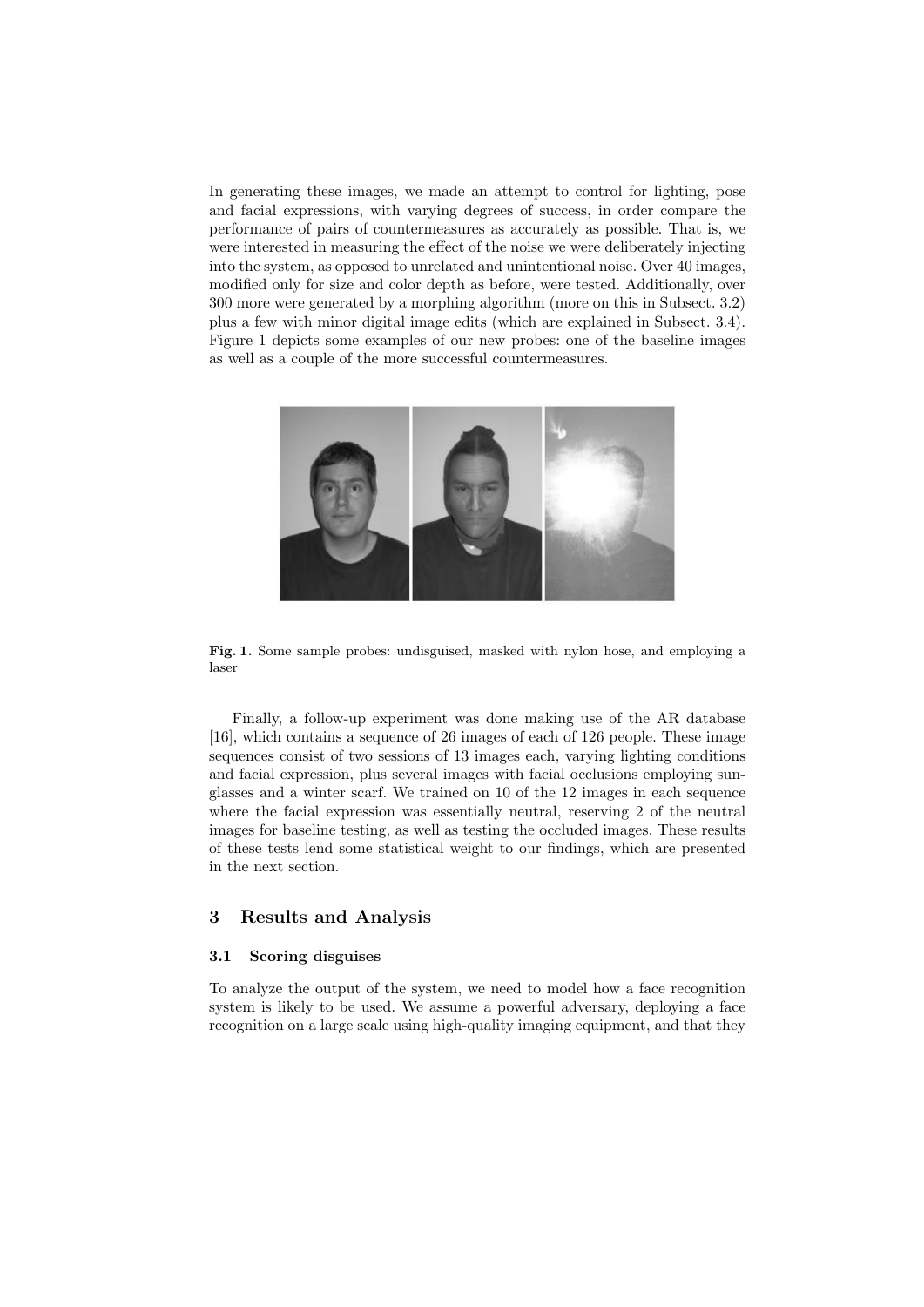might have more than one reference image of each individual in their training data. Based on descriptions of fielded commercial systems, we further assume the system will return as its output a reasonably small number of candidate matches, which a system operator is expected to verify, either live or offline. Let N be the maximum number of images we think an operator could quickly and accurately verify for a face recognition system deployed on some large scale, i.e. a scale in which a large volume of faces per unit time is expected to be processed. Our goal in designing countermeasures is to keep as many correct identifications out of the top  $N$  slots as we can, and we want any correct matches to rank as far down the list as possible. Our evaluation metric, then, should weight those matches that appear earlier over those that appear later. For simplicity, we chose the most obvious decreasing linear function to model this, given as (3.1).

$$
w_x(i) = \begin{cases} N - i + 1 \text{ if the candidate in the } i\text{th position} \\ 0 \qquad \qquad \text{really is } x \text{ (i.e. a match)} \end{cases}
$$

We then sum  $w<sub>x</sub>$  over N and, for ease of interpretation, we normalize the sum to lie in the interval  $[0, 1]$ , giving us our score function, shown in  $(3.1)$ . For concreteness, we chose to use  $N = 10$  for the numbers reported here, but this choice is arbitrary and is tunable in our analysis software.

A good countermeasure, then, will score 0 or close to it: 0 represents no correct guesses in the top ten slots. A particularly ineffective disguise might score, for example, 0.6545, which represents correct guesses in positions 1, 2, 3, 6 and 7.

$$
score(x) = \frac{\sum_{i=1}^{N} w_x(i)}{\sum_{i=1}^{N} i}
$$

All commercial face recognition systems we are aware of also contain some tunable cut-off for their similarity measure so that the system does not display matches that fall below some minimum likelihood in their model. This allows an arbitrary increase in match accuracy in return for a corresponding decrease in recall, and hence an almost certain increase in the rate of false negatives. However, since we cannot tell where an adversary might set this parameter, we assume, for now, that that this threshold is set so that all top matches are taken seriously. This assumption leads to some difficulties that we will revisit in Subsect. 3.3.

In order to give the reader a frame of reference in which to interpret the "goodness" of any raw scores mentioned later in the text, a few performance statistics on our probe set under this score function might be useful. The whole probe set, including the FERET-supplied distractors, scored an average of 0.2482 with a standard deviation of 0.2365. Note that these statistics indicate that, in the average case, a probe has more than one correct answer in the top ten, and even at one standard deviation below the average, the system still scores better than one correct answer in the tenth position. The median score, 0.1818, corresponds to a correct answer in the first position.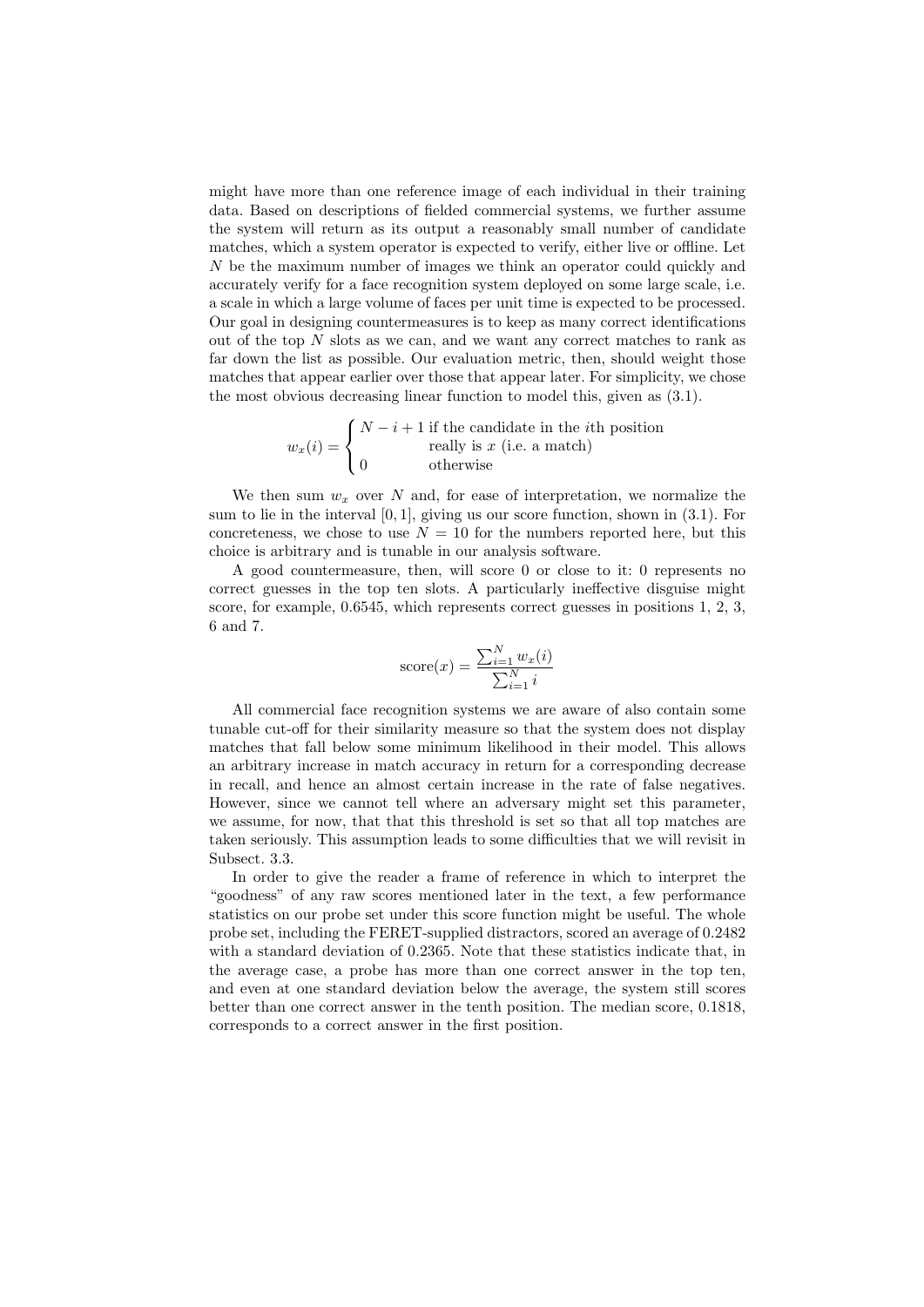As a baseline for comparison, we took several images of the test subject with a completely undisguised face, and as expected, these images were easily identified, all but one scoring about 0.5 (which is near the one standard deviation point above the mean). The leftmost image in Fig. 1 is representative of these baselines.

For reasons of space, we cannot reproduce here all of the images that scored the optimal zero under our score function. The center and right images in Fig. 1, however, are good examples of such images: in one the head is covered with dark nylon hose, whereas the right image results from shining a laser pointer into the camera lens. It is surprisingly easy to do hit the camera lens reliably provided the position of the camera is known, which admittedly is not a particularly realistic assumption, and it is nothing approaching subtle, not to mention potentially hazardous to bystanders. A bright flashlight appears to work just as well without being nearly as dangerous, but otherwise suffers from the same practical drawbacks. Simpler disguises that also worked very well were a pair of mirrored sunglasses, a scarf wrapped around the lower face as if for cold weather, a bandage wrapped around one eye as if the subject had suffered an eye injury, and wide, dark stripes painted onto the face with stage make-up, a technique we will explore more thoroughly later. Other techniques that worked well, but did not quite score zero, included less opaque dark glasses and a lighter-colored pair of nylon hose.

Our tests employing the AR database were consistent with those of our test subject when employing similar countermeasures. These results are summarized in Tab. 1; the AR sequence numbers of the images that comprise each class are provided for reference. The system was able to identify the baseline images with a very high degree of accuracy, but stumbles quite badly when the same faces are disguised with dark glasses, and not quite so badly when the lower face is covered with a scarf. This is consistent with results that have been reported elsewhere [10], suggesting that the eye area contains more discriminatory information than the mouth area.

| Image Group                                                | Accuracy                        | Mean Score | StdDev of Score |
|------------------------------------------------------------|---------------------------------|------------|-----------------|
| baseline $(5, 18)$                                         | $254/255 = 99.6\% \quad 0.6947$ |            | 0.2330          |
| sunglasses $(8, 9, 10, 21, 22, 23)$ 115/765 = 15.0% 0.0344 |                                 |            | 0.1125          |
| scarf $(11, 12, 13, 24, 25, 26)$                           | $449/765 = 58.7\%$ 0.2323       |            | 0.2751          |
| all AR probes                                              | $818/1785 = 45.8\%$ 0.2136      |            | 0.3042          |

Table 1. AR test results

A very interesting fact arises from examining the disguised AR subjects that were recognized, i.e. those with a score greater than zero: a majority of them score better than one match in the top ten. Moreover, most of these subjects also had more than three on their disguised images identified. A few unlucky souls were identified in all or nearly all of their disguised pictures! Clearly it is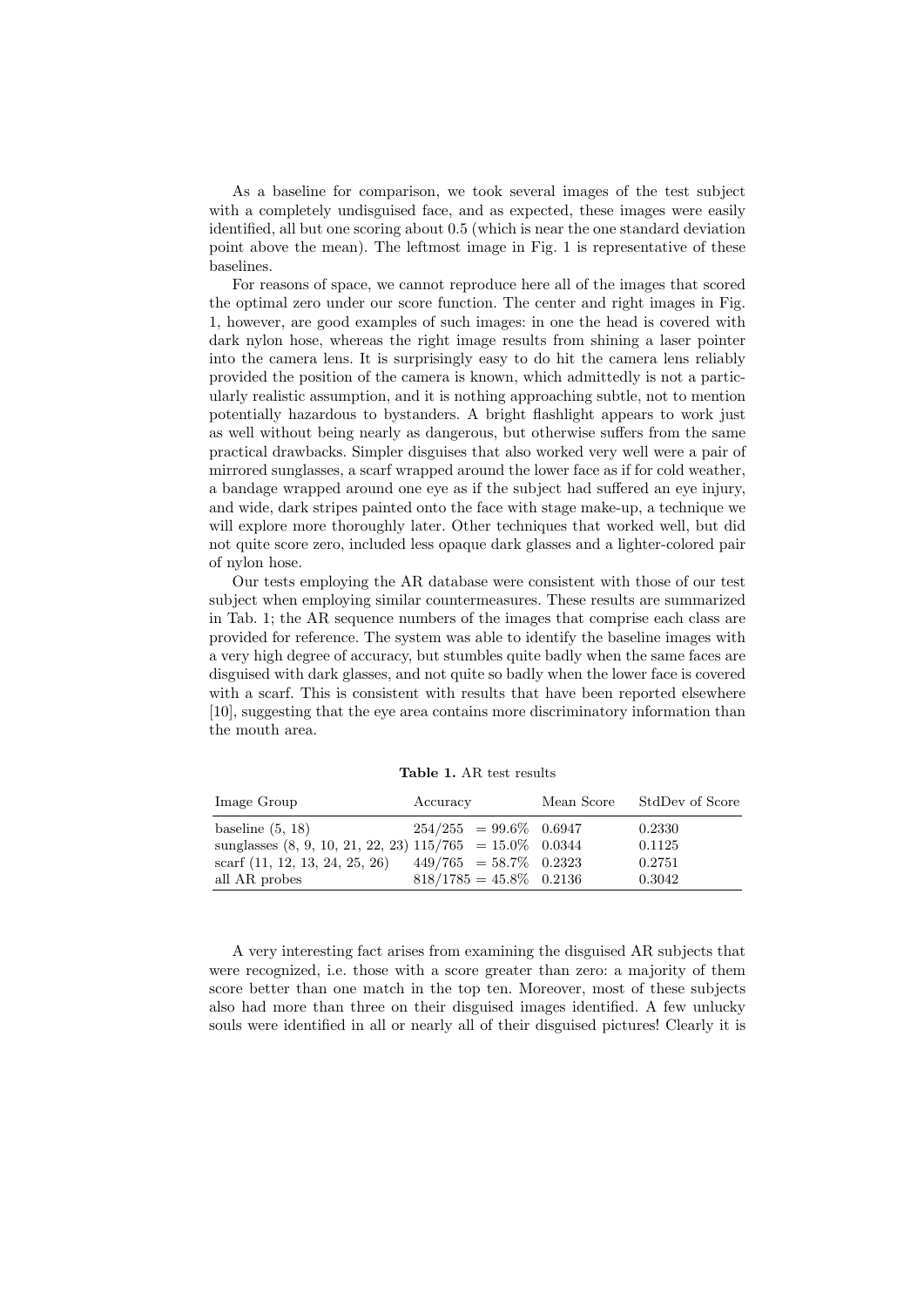not acceptable to just inform such individuals that they are out of luck, so this certainly bears further investigation. Subsection 3.4 discusses some preliminary observations.

Most of the attempts at disguise that did not succeed were not at all surprising: we tried several normal eyeglass frames with clear lenses, and these all performed comparably to the baseline images. This result is consistent with results reported in trials of commercial face recognition systems [21]. One result that was surprising at first, until a pattern began to emerge in the successful trials, was that a latex nose appliance that had been painted to match the skin of the subject also performed similar to the baseline, even though the apparent shape of the nose was considerably altered. Another try involved use of reflective make-ups in order to use the flash of our camera against it, dazzling it much as we had successfully done with the laser and flashlight. Unfortunately, not enough light was reflected back into the lens to have an effect, which was just as well since it is not clear that a covert face recognition system could employ a flash in any case.

A final interesting failure is an attempt to build a camera-dazzling device using infrared light-emitting diodes. The idea would be to reproduce the effect of the flashlight and laser in a way that would not be visible to an unaided observer. Unfortunately, while our cameras are sensitive to infrared wavelengths, they are not sensitive enough for this purpose: the result was barely visible under ambient light, even with flashes disabled. Based on the apparent brightness of the LEDs in our test photographs, we estimate that the light source would need to be 20 to 100 times brighter in order to have the desired effect. While there are inexpensive infrared LED lasers available that could achieve this, such an illumination level is well into the hazardous range in terms of potential damage to human eyes, particularly since the eye cannot reflexively protect itself from wavelengths it cannot detect in the first place.

We should note that none of the countermeasures we employed to truly devastating effect on the performance of the system under study are undetectable when the system is being monitored by a live observer. This means that in a supervised security application, our disguises would likely prove ineffective: a guard could ask an individual to remove dark glasses, for instance. But in a situation where an individual is being surveilled without his or her knowledge, in a public place or perhaps inside a store, it might be totally reasonable to be wearing moderately tinted lenses or to be bundled up for a cold winter day, without attracting undue attention.

#### 3.2 Squeezing More From the Score

Treating all zero-score disguises as equivalent is somewhat unsatisfactory: some actually have correct matches in the teens, while others do not have a correct match until well after the hundredth position. It is not clear, however, that extending the score function to an arbitrarily large  $N$  (greater than 10) would be a viable approach: at some point the distance measure must lose statistical significance. Identifying this point precisely is not easy, however; the next subsection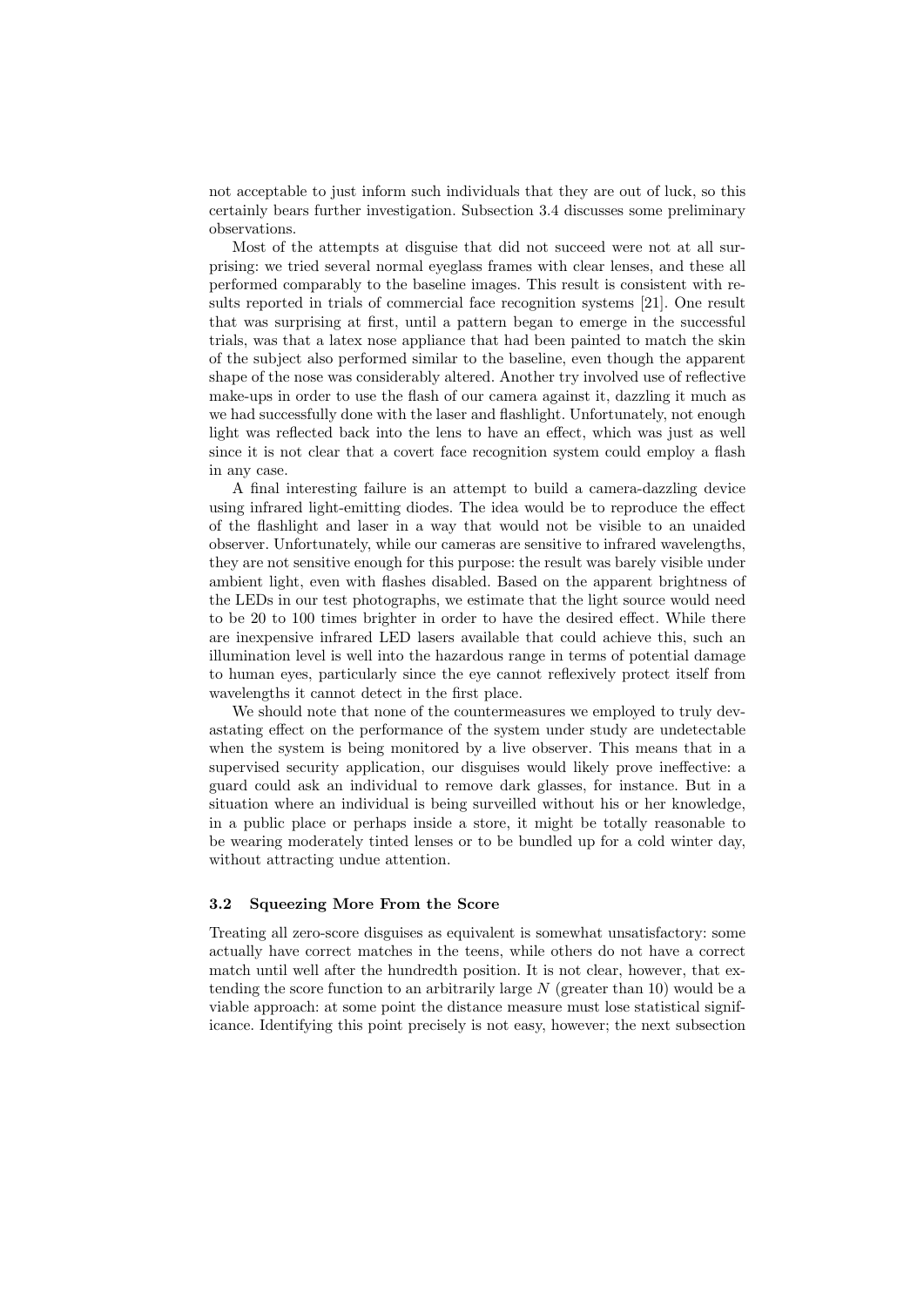will have more to say about this. In this subsection we describe a different approach that has some nice advantages: we chose an arbitrary score threshold of  $0.0909<sup>2</sup>$ . We also chose one of the baseline images<sup>3</sup> to use as a reference image, and morphed each of the images that scored less than the threshold into this reference image. A fragment of such a morph is shown in Fig. 2, which should be enough to give a good idea of what results from this process; the full sequence contains more intermediate images.



Fig. 2. A sample morph

We can now feed these synthetic images back into the recognition system to see how they fare. The results should give us a better idea of how much of a disguise is need to meet any specific threshold: by counting the number of frames it takes each zero-scoring disguise to reach this threshold, we can compare their relative effectiveness.

Again, we cannot display much of our data in the present paper, and neither is there a good way of aggregating it, but we can highlight a few interesting

 $\sqrt{2}$  This is arbitrary in the sense that we could have chosen any fixed threshold to investigate. This particular threshold corresponds to a single correct identification in the sixth position - one or more matches in the first through fifth position would result in a higher score than this.

<sup>&</sup>lt;sup>3</sup>... the one that happened to have the average score of all the baselines. This choice is also arbitrary.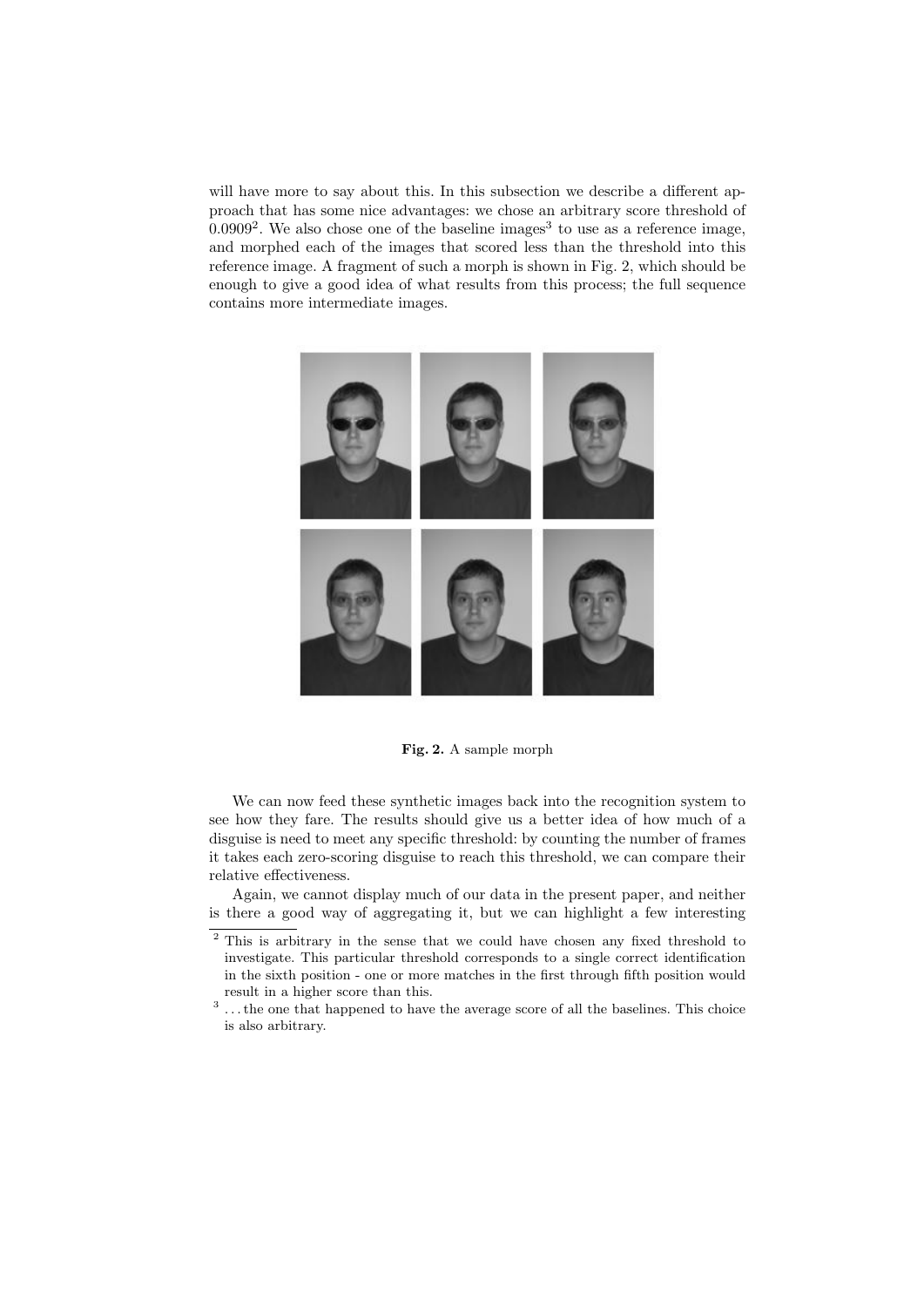results. The top right picture in Fig. 2 is the first in its sequence to reach the 0.0909 threshold, after eight frames. In terms of lens opacity, it looks remarkably like an image employing a different pair of sunglasses, which scores exactly the same. Somewhat less robust than the sunglasses were the nylons shown in Fig. 1, degrading to our threshold after seven frames. A pair of white nylons, which are visibly more transparent than darker nylons, achieved a similar score to the morph frame of the grey nylons with a similar visual opacity. The disguise the proved most robust of all under this analysis used a simple, bright-white party mask, about which we will have more to say in Subsect. 3.4.

#### 3.3 The Distance Metric and Performance Trade-offs

In further research, we would like to see if we can get some leverage directly from the distances that the eigenfaces system returns for each candidate in the image gallery, rather than just analyzing the ordering that this similarity score induces. Unfortunately, a literature search [1, 2, 6, 7, 33] indicates that there is no statistical foundation on which we can base a direct interpretation of this "Mahalanobis angle" similarity measure. Indeed, it seems that most of the similarity measures commonly used in the classification literature appeal to some notion of topological distance in the vector space in question, rather than the kind of probabilistic basis that we would wish for in the current study.

Another option is to refine our scoring model to account for the fact we mentioned at the beginning of this section: commercial systems have a way of discarding less likely matches in order to increase the accuracy of the matches, almost always at the expense of an increased rate of false-negatives. Consider Fig. 3: if an operator were to drop results with similarity below 400 or so, he could achieve nearly perfect accuracy. Actually doing so would be foolhardy, however, as our false-negative rate is high enough to make the system essentially useless. More conservative trade-offs are possible, though: the operator can raise accuracy to 76.2% while keeping the false-negatives below 10% using a cut-off of 267. This is still a pretty undesirable false-negative rate, however, so it is not obvious that an operator would make that choice for this system, hence the reason we did not use this scoring system for our present work. We will reconsider this choice when we work with more robust systems, which may have more obvious trade-offs available.

One useful thing this trade-off model would give us, however, is an explanation for the only serious anomaly in our data set: as mentioned before, an image with a scarf wrapped around the lower face scored zero, like many of the AR images did, however another image with the same scarf wrapped in the same way, with the addition a stocking cap that covers the top of the head (i.e. more of the face is actually obscured) actually has a correct match in the first position! Examining the similarity scores of this anomaly, however, reveal that the similarity levels are actually among worst over the face images in the data set, faring even worse than an image of a cat's face, and comparable to a set of probes depicting various inanimate objects, none of which even have correct matches available in the training set. We therefore speculate that this correct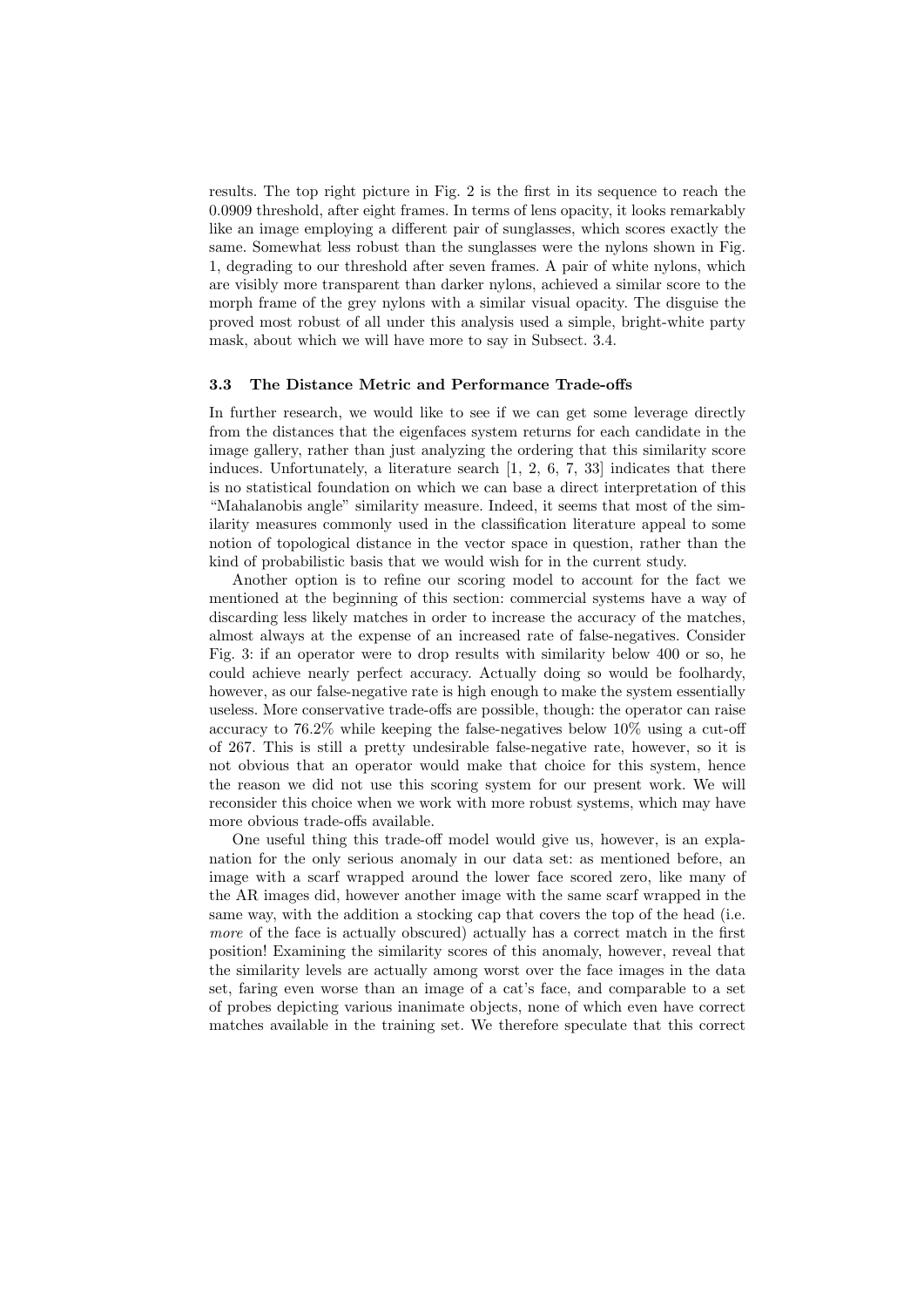

Fig. 3. Performance trade-offs

answer arose by chance, and this trade-off model would certainly rule it out as such, but we would like to be able to back that claim more rigorously.

#### 3.4 Some Modeling Ideas

To conclude this section, we present the beginnings of an explanation that models the success (or lack thereof) of the disguise techniques we developed in the course of this experiment. The countermeasures fell into two broad classes: concealment behind an opaque object, or else overloading of the camera's sensory apparatus with a bright light source. The degree to which each class worked can be summed up in a single word: contrast, i.e. large color difference between adjacent pixels. That is, the single most important factor seems to be to add as much contrast as possible, contrast that the system cannot predict based solely on the training photographs, or else to conceal or distract from a contrast that the system expects to find. The reason we think this is the case is that the system is likely to exploit contrast in order to identify candidate discriminating features that it uses to measure (dis)similarity. By adding new areas of contrast, or obscuring existing ones, we can distract the system from the real features, forcing it to map the features it expects to find to the closest coincidental match, ideally a wrong one. The natural world offers many examples that employ camouflage of this nature [9]. Some insects have abdomen coloration that looks like eyes, distracting predators from the real, more vulnerable organs. Also, as is well known, many animals have evolved take advantage of their coloration in order to confuse their features with the background environment.

Recall that some of the AR subjects seem especially hard to disguise. Our preliminary investigation into this fact has yielded some indications that it is helpful to ensure that any reference images of an individual that might end up in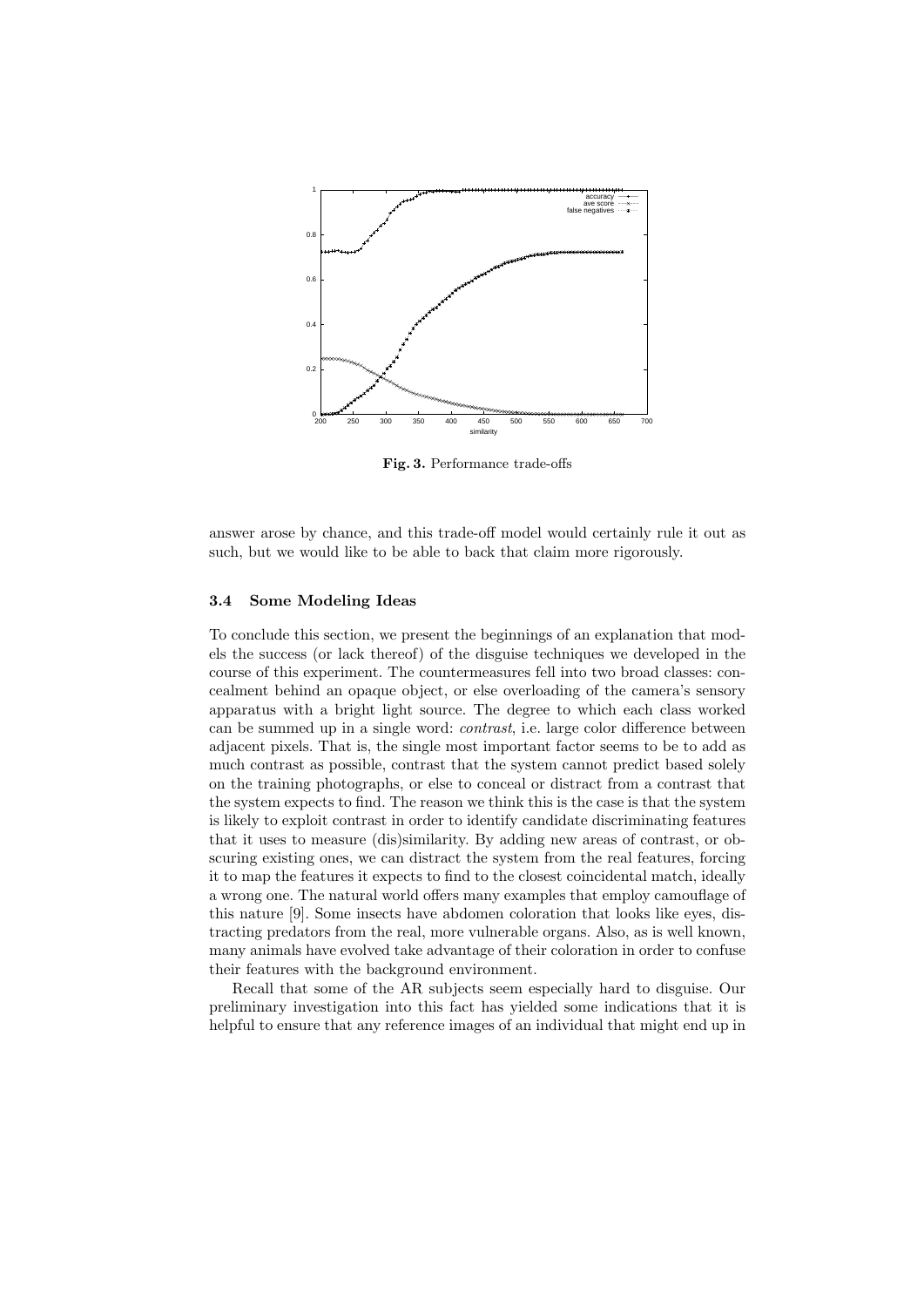a facial recognition database are as feature-deficient as possible. The individuals that had all, or almost all, of their images correctly identified, for instance, all wear glasses in all of their images, and prominent facial hair seems to be a factor as well. As is also the case when one is trying to fool a human observer, it seems likely that successful face recognition countermeasures could include removing extra identifying features as well as adding new distractions. Deeper investigation into this phenomenon is ongoing, and we are especially eager to see whether results like this occur in face recognition systems built on foundations other than eigenfaces.

Beyond employing some minimal level of contrast, we think the desired spurious matches are more likely to occur if we insert as many false features as possible, features not present in the training images. That is, it is better than not to have as many of these contrasts per unit area as we can fit in, provided the contrasting areas themselves are large enough to register as features.

Figure 4 gives some minimal pairs that should illustrate these ideas well. The leftmost image is one of our most robust disguises: a close-fitting party mask. Like our successes with make-up, this mask obscures very little structure of the face, but changes the color profile radically. The next image is nearly the same, only the color of the mask has been digitally modified to be a uniform flesh tone similar to the subject's own coloration. Even though the resulting simulated mask is still opaque, hiding the structure of the face the lies directly behind it, it performs quite poorly, with correct matches in the first, third, and ninth positions. The structure of the mask is the same, but we have all but lost the contrast that its bright color gave us before. The second image from the right is the face paint image that we mentioned before: it also scores a zero (the first correct match is in the sixteenth position). It is interesting to observe that this make-up striping technique resonates well with conventional wisdom on military facial camouflage [26]. Now consider the rightmost image: it employs precisely the same face paint, but covers almost all of the face rather than leaving square gaps that expose the true skin color. Even though we have obscured more of the face, this performs much worse, with a match in the very first position!

Our explanation for this is simply that we have eliminated almost all of the contrast that the striping, or the whiteness of the mask, gave to us. Examining the architecture of this eigenfaces system yields an obvious, partial explanation: the system starts by applying a histogram-equalization and scale-normalization filter to the raw images<sup>4</sup>, which allows it a degree of robustness over varying lighting conditions, and thus likely also global changes in skin tone. Essentially, if a color change is applied globally, the brightness and contrast of the image, as a whole, can be adjusted to give something resembling the same face with the expected color. However, if there are large contrasts in the new color pattern, as

<sup>4</sup> We attempted an experiment that turned off this image processing phase to see if this accounted for the bulk of the performance difference between the striped image and the more fully painted image, however this triggered a bug in the linear algebra library that the system uses, causing it to crash. We have not yet had a chance to investigate fixing this problem.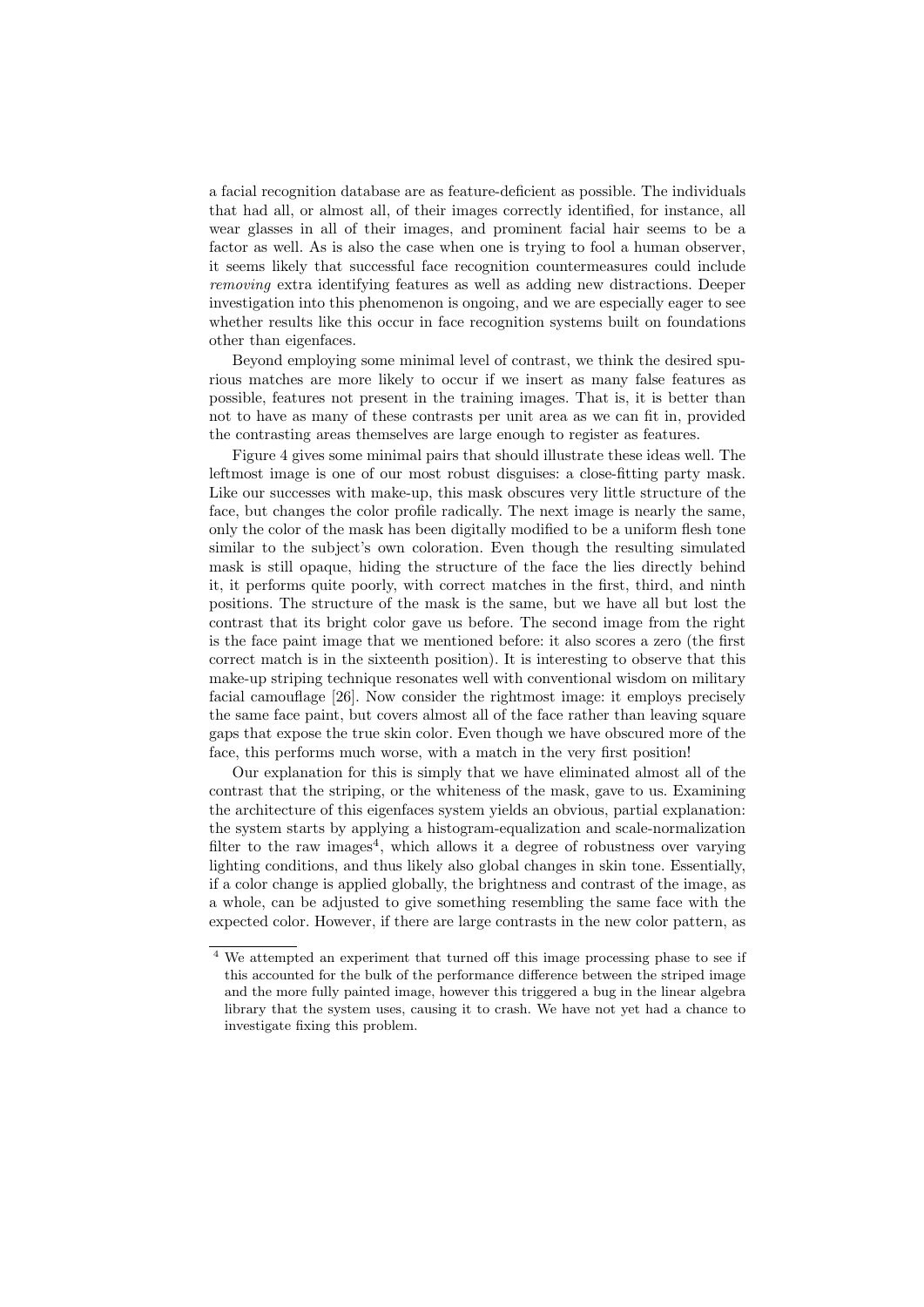

Fig. 4. Minimal pairs

is the case with striping, there is no simple way to enhance dark portions of the image without washing out the lighter portions.

A simple way to model our attacks is to divide the face into grid zones, as illustrated in Fig. 5. The size of these zones, at the moment, is somewhat arbitrary, but we think that they should be on order of the size of the major facial features; an experiment is planned to find this critical size threshold. In order to get the best possible results under this model, we simply need to put as large a contrast as we can manage in each zone that doesn't already contain a large contrast, or else we need to hide an existing contrast by removing it entirely (e.g. by shaving off facial hair) or hiding it behind a larger, false contrast. The dark glasses and the white mask, then, hide an expected contrast behind and unexpected, large, distracting contrast, and do so across several zones. The striped face succeeds almost as well by establishing a medium contrast in the majority of facial zones (in terms of color difference, the dark glasses are more than twice as dark as the face paint). Indeed, our model would predict that a darker paint color would perform even better that the dark glasses, and indeed darkening the face paint color digitally achieves exactly the expected result, as did repeating the experiment with more contrastive make-up colors.

The model requires a further refinement in order to account for the greater importance of the eye area over the mouth area, as shown in our experiments with the AR images. We can do this by simply weighting the contribution of each score appropriately, which we should be able to do by estimating a probability distribution, based on our current result, for the importance of each zone's contribution, and testing it on novel disguises. Such work is currently in progress.

#### 4 Measuring Privacy

This section offers a brief, likely somewhat controversial, foray into modeling privacy problems generally. We believe it to be possible to model all privacy problems, at a high level, in a common framework. In particular, we claim that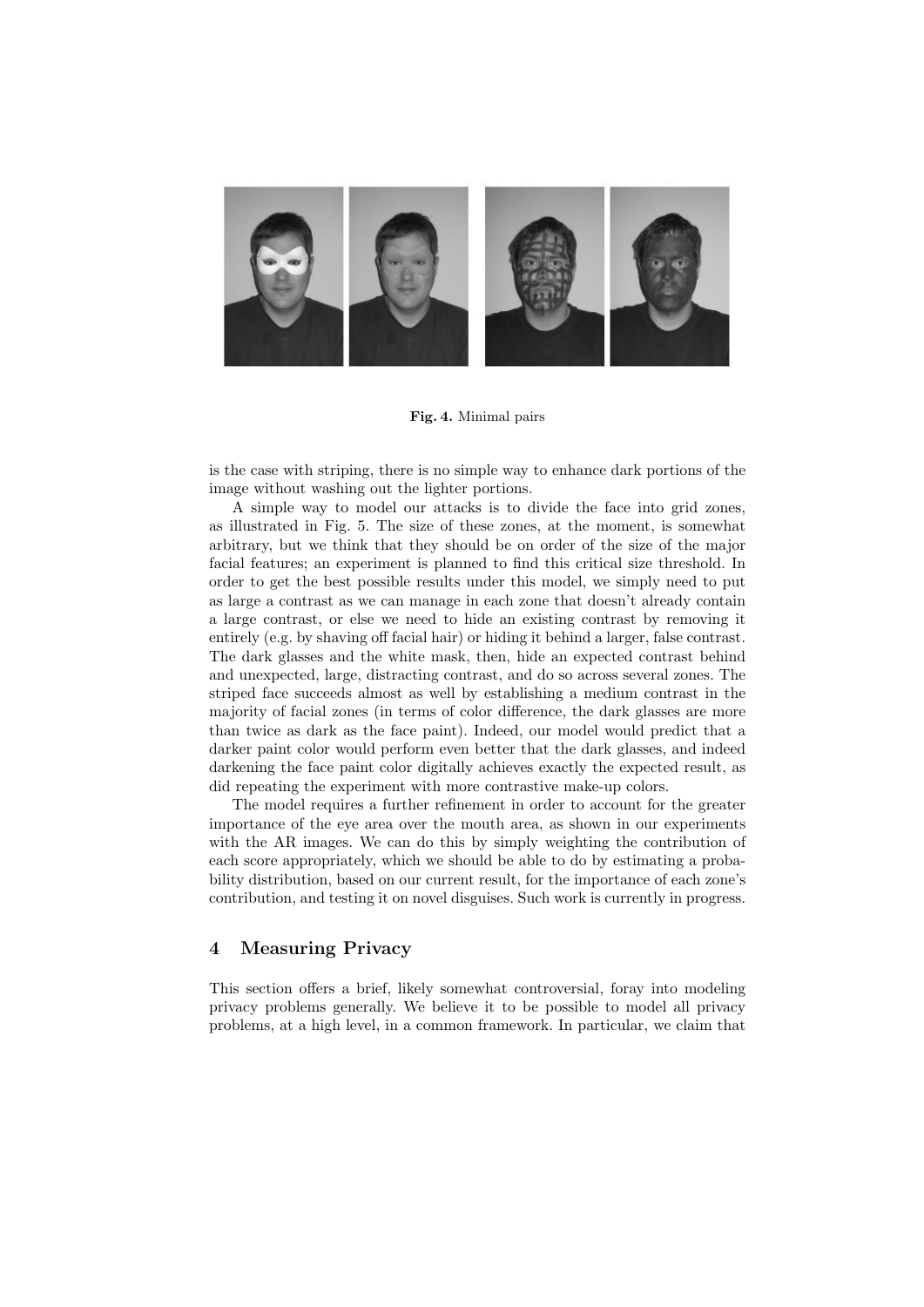

Fig. 5. Grid model

any privacy problem can be characterized as follows: an adversary knows for certain that a predicate of interest hold of some person in the world, but is uncertain of the identity of that person. For example, the adversary may know that  $x_1$  crossed the view of a particular camera lens at time  $t_1$ , or that  $x_2$ bought corn flakes at his store at time  $t_2$ , or that  $x_3$  sent a packet through a mix network that emerged at time  $t_3$ . The adversary, in attempting to identify the correct valuation of his predicate, builds a probability distribution on the set of all individuals in the world. The job of a privacy enhancing technology is simply to make sure that this probability distribution is not very informative: the correct individual(s) should not stand out.

Our goal in proposing this common framework is to develop a general privacy metric, suitable to serve as the "benefit" half of a cost/benefit ratio, to be used to evaluate any candidate solution meant to mitigate a given privacy problem. A suitable privacy metric should, in principle, be explainable to a mathematicallyinclined lay person<sup>5</sup>, should be completely orthogonal to any cost metric, and, most importantly, needs to place reliable bounds on how effectively an adversary can unmask an individual trying not to be identified. That is, we want to be able to predict how flat we can make his probability distribution, or place a lower bound on the entropy of his distribution.

The value of a unified model for disparate privacy problems is most clear when one considers multimodal privacy attacks. For example, an adversary may try to correlate multiple biometric sensors, or might try to improve face recognition results using data mining on the purchase data from the store in which the target face image was captured. A common framework will allow us to model such sensor fusion. Also, if the benefit of countermeasures is measured on the same scale, an individual can more easily decide where best to spend his resources when combating more than one privacy problem at once.

 $5...$  at least as explainable, say, as computer performance metrics.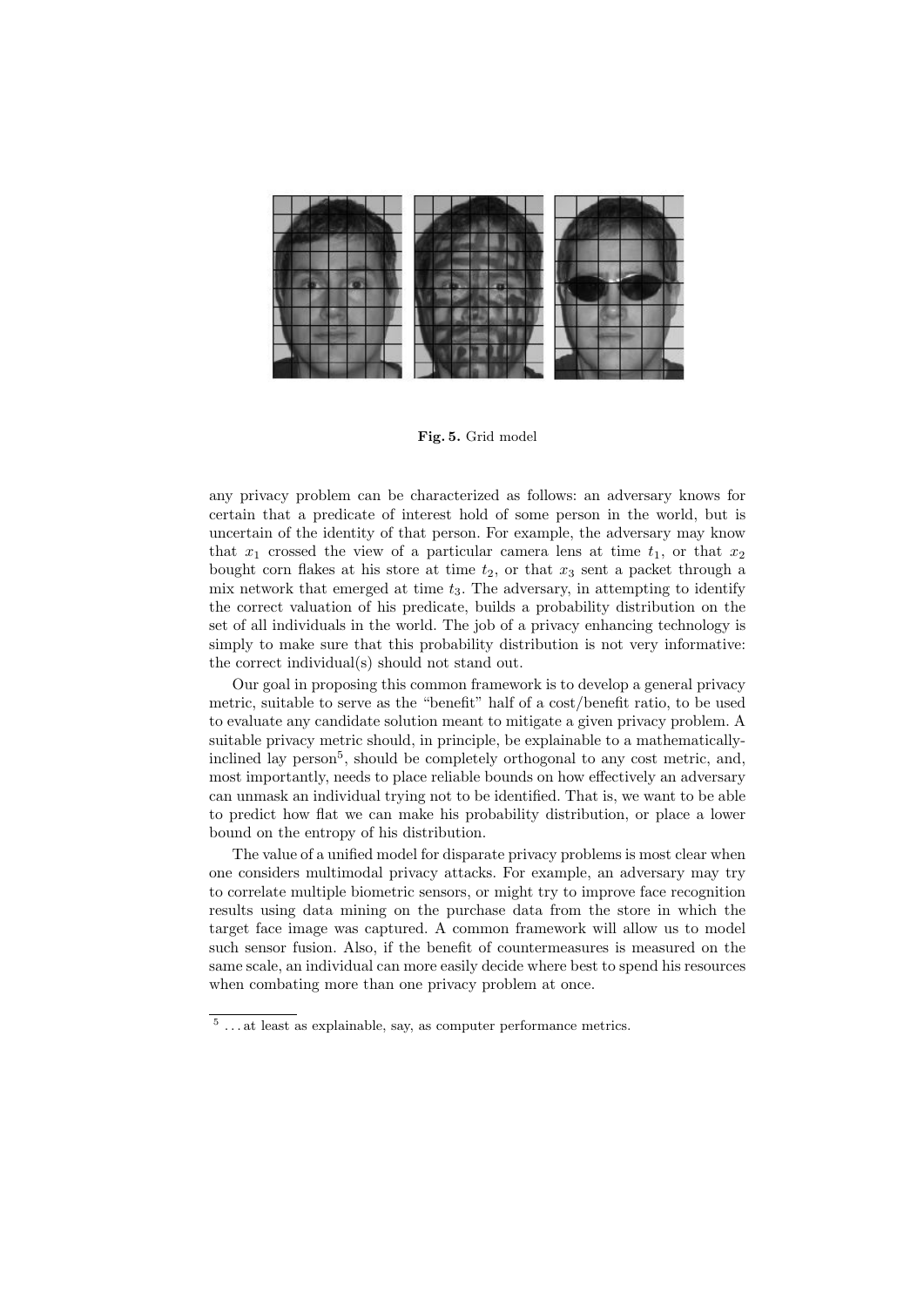Our strategy for identifying a suitable metric is an empirical one: we will propose several candidate metrics and evaluate their effectiveness at predicting the performance of an adversary using several particular attacks. In the work currently in progress, we are concentrating on capturing the limits of biometric HID technologies [21, 4], however as our theoretical work continues to evolve, we continually keep in mind other areas of significant privacy concern, such as data mining [11, 35] and one of the most widely-studied privacy enhancing technologies, anonymous communication on public networks [25, 27, 28, 29, 34].

We conclude this section with a description of one of our most promising candidate metrics. As others have done for anonymity networks [5, 31], we draw our inspiration from information theory [32, 20]. Consider Fig. 6: we model identity as any rigid identifier, say a unique integer for each individual in the world. In going about her business, any individual broadcasts this identifier over a noisy channel, a channel which an adversary may be monitoring using one or more sensors. The individual, fortunately, controls some parameters of this noisy channel, while the adversary controls others. The individual wishes to exploit the parameters she controls in order to maximize the entropy in the adversary's probability distribution, which he builds from his sensory information.



Fig. 6. A noisy channel model of privacy problems

Figure 6 also shows a possible instantiation of this model for the face recognition domain. For this problem, the individual's face is a, perhaps imperfect, transmitter for her identity. A camera combined with a face recognition system is her adversary's receiver for this signal. Fortunately, the individual has the options of using obstructions in her environment or actively disguising herself in order to inject more noise into the channel, hoping to limit what the adversary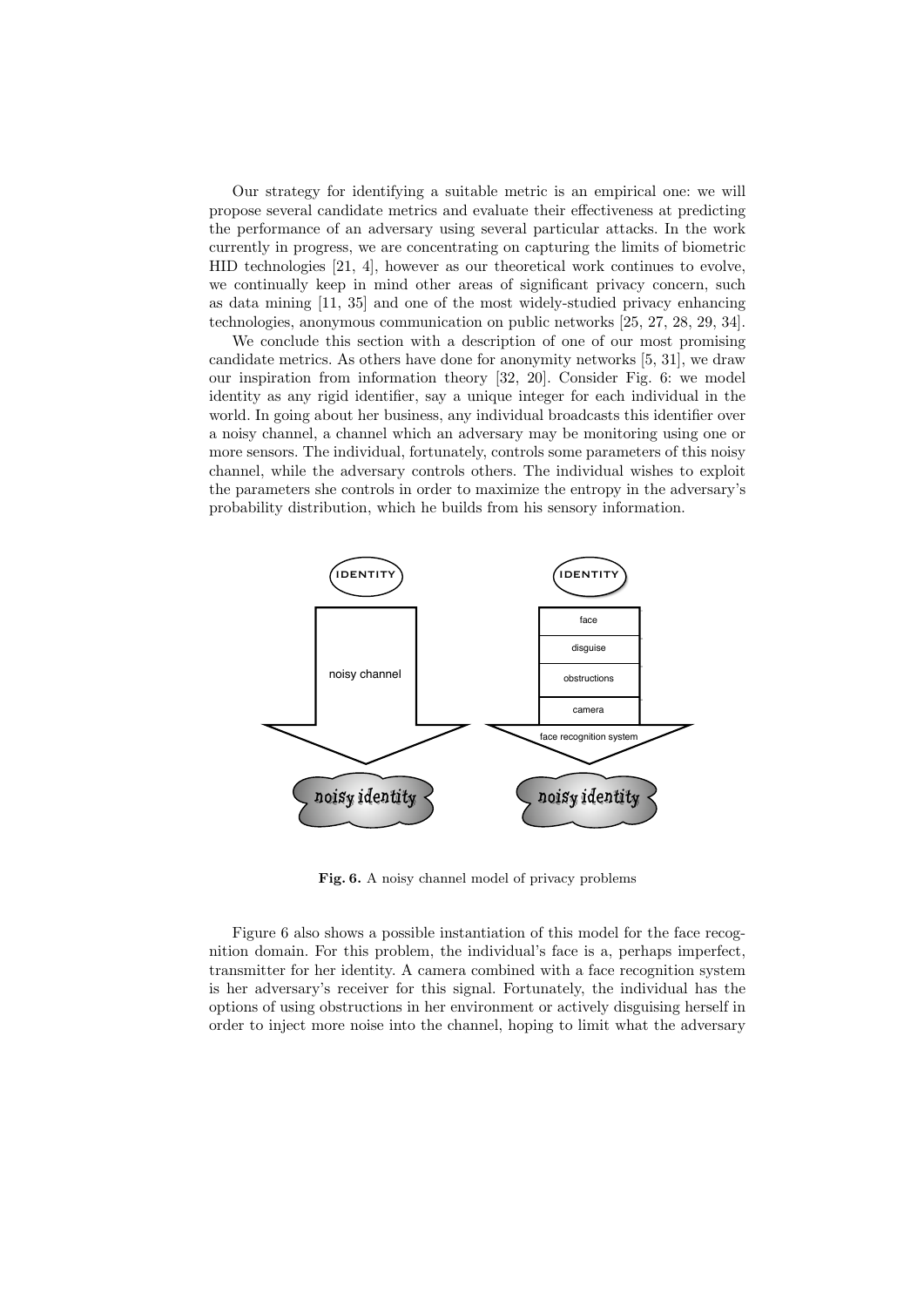can successfully receive. As is usual in a communication problem, the adversary would like to use his receiver to get the correct information through the channel despite noise. Contrary to the usual case, however, the individual does not wish to cooperate with this communication, and will do her best to disrupt it. Since the individual controls only part of the channel, she cannot direct all of the noise sources to her advantage, but by raising the noise floor, she should be able to directly affect the entropy in the adversary's model.

Figure 7 illustrates how we see our grid model fitting in as part of this noisy channel model. The grid coordinates together with the contents of that grid location make up the symbols in the message being transmitted over the noisy channel, which the adversary would like to decode into an identity. A successful disguise will ensure that not enough signal emerges from the transmitter to be successfully received.



Fig. 7. Integration of grid and noisy channel models

A far as we are aware, this noncooperative communicative act is not an aspect of information theory that has been well explored. While it is well-understood how one might continue to successfully communicate over a jammed radio channel, there does not seem to be a theory of how to be an effective jammer, par-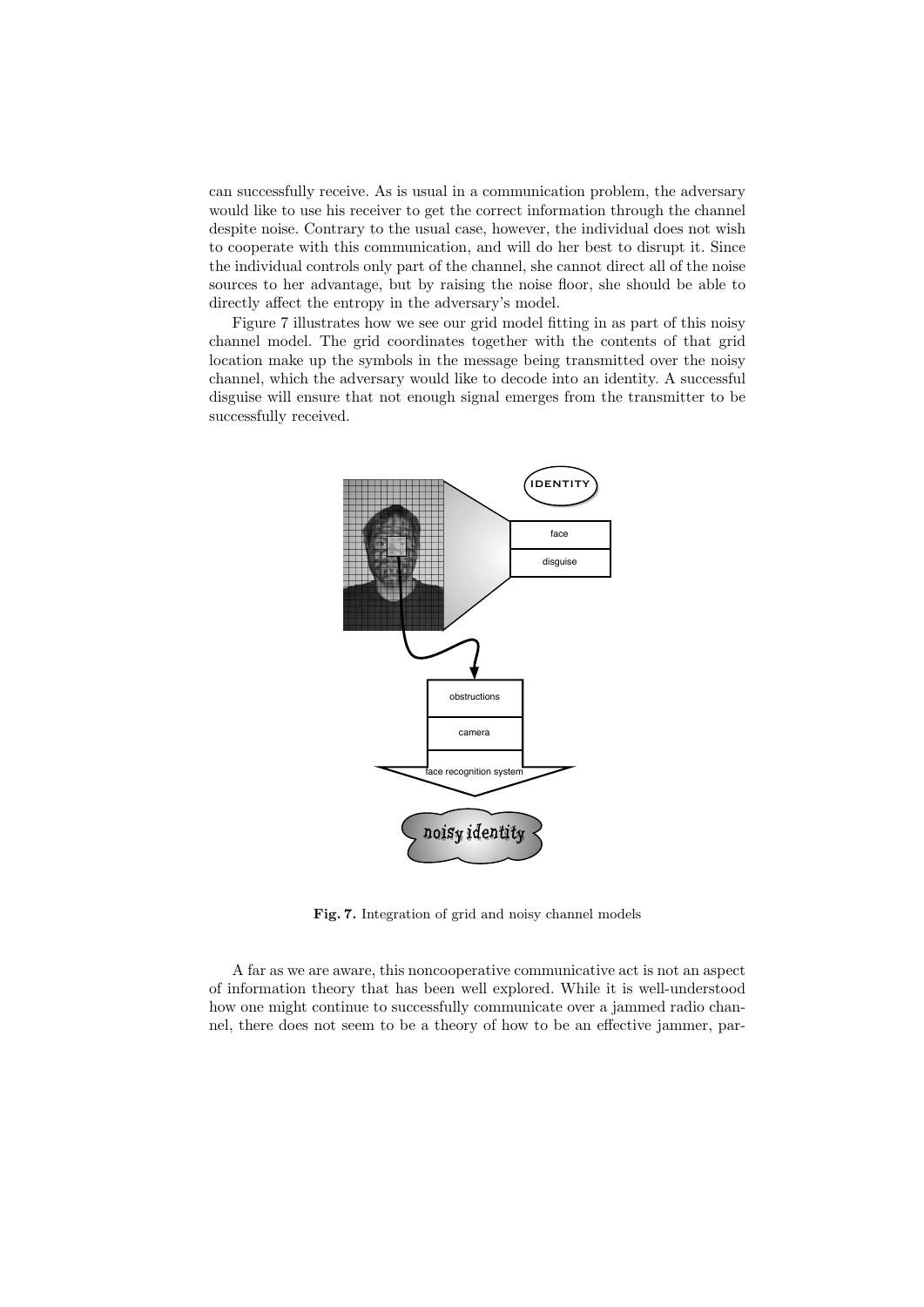ticularly when the jammer is also operating the transmitter. Also, prior models of noise in communication channels assume a randomly-distributed noise source, however our experimental work indicates that the most effective countermeasures require targeted, nonrandom noise. Overcoming these theoretical challenges is a top priority for further research.

## 5 Related Work

Beyond the development of new face recognition algorithms [12, 30, 36, 37, 38], the efforts most closely related to our facial recognition research are the FERET test itself [19, 24, 23] along with the work that followed directly from it [17, 3]. A very recent paper [10] made us aware of the existence of the AR database, and itself did a very quick evaluation of the occluded AR images against a different eigenfaces system as well as one of the best commercial systems,  $FaceIt<sup>6</sup>$ . Our work differs from these earlier evaluations primarily in perspective: while they are attempting to understand the boundaries of performance of current face recognition system in order to identify performance goals for future research systems, we are trying to find ways of reliably defeating those systems. Consequently, while we and the face recognition community are both interested in understanding why certain faces fail to get identified, our work is additionally interested in those faces that are identified when we would rather they were not. This different outlook calls for a significantly different evaluation methodology than pure statistical performance, as well as, for example, trying to find failure modes that those building new systems might decide to ignore, being outside the scope of their intended application.

Although our work is primarily motivated by wanting to prevent or discourage abusive uses of automatic face recognition technology, we certainly recognize that the technology also has perfectly legitimate applications in security and authentication. Indeed, our work should be seen as complementary rather than in opposition to the face recognition community: we expect it to be of value those developing new face recognition techniques and refining existing systems. While tests like those conducted during the FERET trials are useful for understanding how well the technology can perform, in any security application, it is at least as important to understand how and why the technology could fail.

Recent papers from one of the creators of the AR database [14, 15] actually focus explicitly on methods of improving performance in the presence of occlusions. Interestingly, his model for working around the occlusions has much in common with our grid model for evaluating occlusions: the face is divided up into zones that are modeled separately, and the output of the individual zone models are combined according to weights generated by a probabilistic likelihood model. We will certainly be interested in evaluating this system, or one like it, using our methodology.

<sup>6</sup> We are working on obtaining a license for FaceIt, or a similarly robust system, for evaluation in our own framework.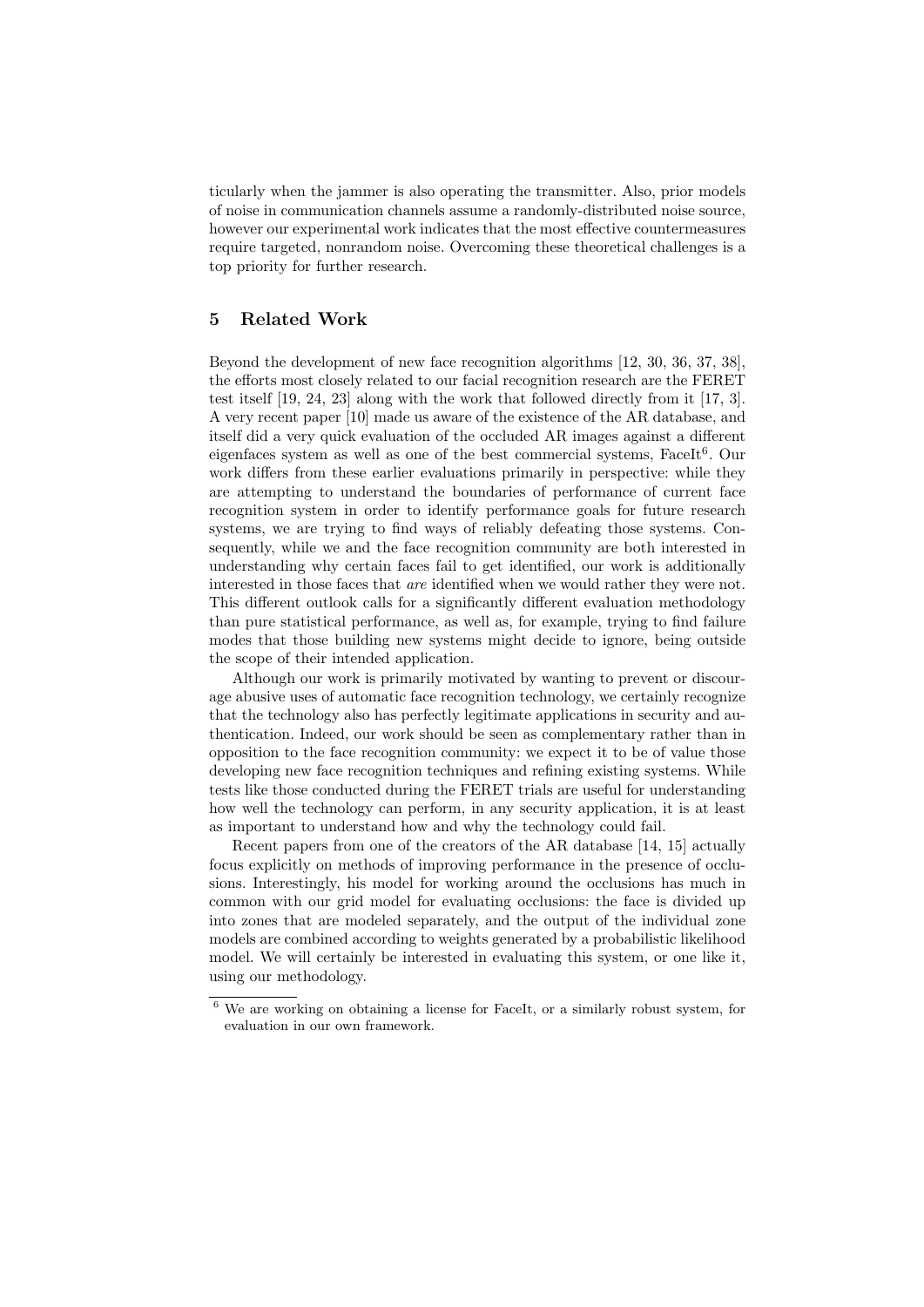We were recently made aware a preprint [39] of an interesting paper that makes use of the area of information theory we are exploring, channel capacity, in the privacy arena, but with a drastically different scope. It describes an interesting protocol where a consumer can reveal personal information to a market researcher (in exchange for something the consumer wants), but which limits the ability of the marketer to connect accurate information with specific individuals, while maintaining his ability to obtain aggregate information with a known margin of error. Attacks against this protocol are analyzing using Shannon's channel coding theorems.

#### 6 Future Directions and Conclusions

The long-term goal of the research program that this paper initiates is to develop a generalized privacy metric. In order to evaluate competing solutions to any problem, engineers must first have a standard of measurement with which to evaluate the candidates. We would like privacy enhancing technology to emerge as a first-class engineering discipline, and a reliable metric is a prerequisite to that.

The present paper establishes some of the empirical foundations on which we intend to build this metric. In particular, it identifies a paradigm of successful countermeasures against one face recognition system, and develops a framework in which we can formalize the crucial properties of those countermeasures without unduly narrowing the scope of our investigation at this early stage.

In the near term, we will continue our investigation into defeating face recognition by expanding our dataset with more disguises applied to more subjects, as well as utilizing reliable synthetic imaging such as the morphing technique described in the present paper. The experiments will, of course, also be replicated using face recognition systems built upon significantly different principles than the one we have already studied. Similar experiments that attempt to counteract other developing HID technologies such as voice, gait [21], and iris recognition [4] will follow, and will be used to further refine and validate our metric.

#### Acknowledgments

This research is supported by ONR / DARPA F30602-99-1-0512. Portions of the research in this paper use the FERET database of facial images collected under the FERET program  $[23]$ . Thanks to Aleix Martinez for access to the AR database, and Ralph Gross and Jianbo Shi for access to their image annotations as well as valuable discussion.

#### References

- [1] Mark S. Aldenderfer and Roger K. Blashfield. Cluster Analysis. Sage Publications, 1984.
- [2] G. H. Ball. Data analysis in the social sciences: What about the details? In Proc. AFIPS 1965 Fall Joint Computer Conference, volume 27, pages 533–559, 1965.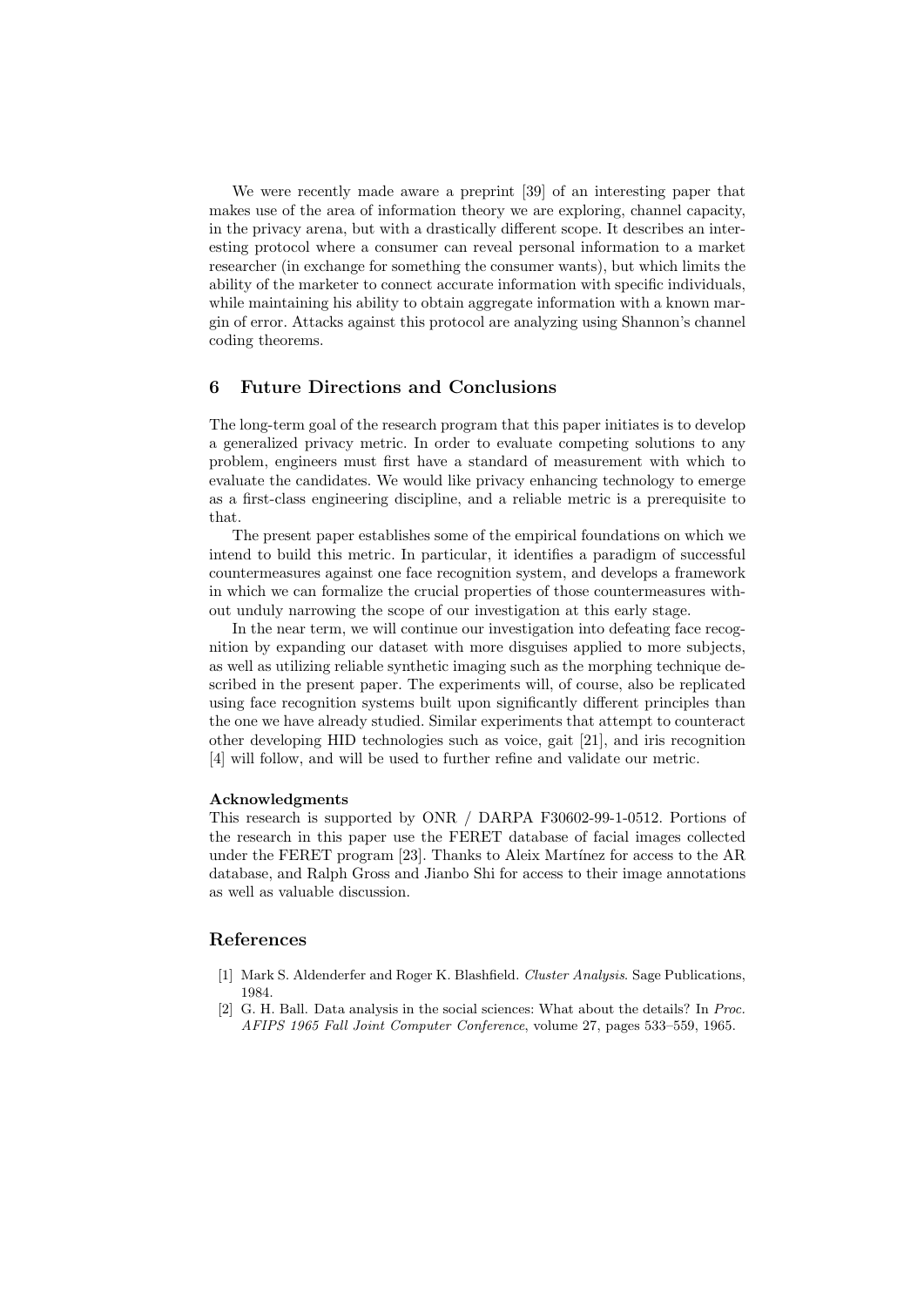- [3] J. Ross Beveridge, Kai She, Bruce Draper, and Geof H. Givens. A nonparametric statistical comparison of principal component and linear discriminant subspaces for face recognition. In Proceedings of the IEEE Conference on Computer Vision and Pattern Recognition, pages 535–542, 2001.
- John Daugman. Iris recognition. American Scientist, 89(4):326-333, 2001.
- [5] Claudia Díaz, Stefaan Seys, Joris Claussens, and Bart Prenel. Towards measuring anonymity. In The Second Workshop on Privacy Enhancing Technologies, 2002.
- [6] Richard O. Duda, Peter E. Hart, and David G. Stork. Pattern Classification. John Wiley and Sons, Inc., 2001.
- [7] Keinosuke Fukunaga. Introduction to Statistical Pattern Recognition. Academic Press, 1972.
- [8] Simson Garfinkel. Database Nation. O'Reilly, 2000.
- [9] R. L. Gregory and E. H. Gombrich, editors. Illusion in Nature and Art. Gerald Duckworth and Co. Ltd., 1973.
- [10] R. Gross, J. Shi, and J. Cohn. Quo vadis face recognition? In Third Workshop on Empirical Evaluation Methods in Computer Vision, 2001.
- [11] M. A. Hern´andez and S. J. Stolfo. A generalization of band joins and the merge/purge problem. http://www.cs.columbia.edu/∼sal/hpapers/mpjourn.ps, 1996.
- [12] Steve Lawrence, C. Lee Giles, Ah Chung Tsoi, and Andrew D. Back. Face recognition: A convolutional neural network approach. IEEE Transaction on Neural Networks, Special Issue on Neural Networks and Pattern Recognition, 8(1):98–113, 1997.
- [13] Alberto Leon-Garcia. Probability and Random Processes for Electrical Engineering. Addison-Wesley, 1994.
- [14] A. M. Martínez. Recognition of partially occluded and/or imprecisely localized faces using a probabilistic approach. In Proc. of IEEE Computer Vision and Pattern Recognition (CVPR), 2000.
- [15] A. M. Martínez. Recognizing imprecisely localized, partially occluded, and expression variant faces from a single sample per class. IEEE Transactions on Pattern Analysis and Machine Intelligence, 24(6):748–763, 2002.
- [16] A. M. Martínez and R. Benavente. The AR face database. Technical Report 24, Computer Vision Center, Campus Universitat Autonoma de Barcelona, 1998. http://rvl1.ecn.purdue.edu/ARdatabase/ARdatabase.html.
- [17] Hyeonjoon Moon and P. Jonathon Phillips. Computational and performance aspects of PCA-based face-recognition algorithms. Perception, pages 303–321, 2001.
- [18] Rajeev Motwani and Prabhakar Raghavan. Randomized Algorithms. Cambridge University Press, 1995.
- [19] NIST. FERET database. http://www.itl.nist.gov/iad/humanid/feret/, 2001.
- [20] Elements of Information Theory. Thomas M. Cover and Joy A. Thomas. Wiley-Interscience, 1991.
- [21] United States General Accounting Office. Technology assessment: Using biometrics for border security. http://www.gao.gov/new.items/d03174.pdf, 2002. Pub. number GAO-03-174.
- [22] George Orwell. 1984: a novel. New American Library, 1961.
- [23] P. J. Phillips, H. Wechsler, J. Huang, and P. Rauss. The FERET database and evaluation procedure for face-recognition algorithms. Image and Vision Computing Journal, 16(5):295–306, 1998.
- [24] P. Jonathon Phillips, Patrick J. Rauss, and Sandor Z. Der. FERET (face recognition technology) recognition algorithm development and test results. Technical Report ARL-TR-995, Army Research Laboratory, 1996.